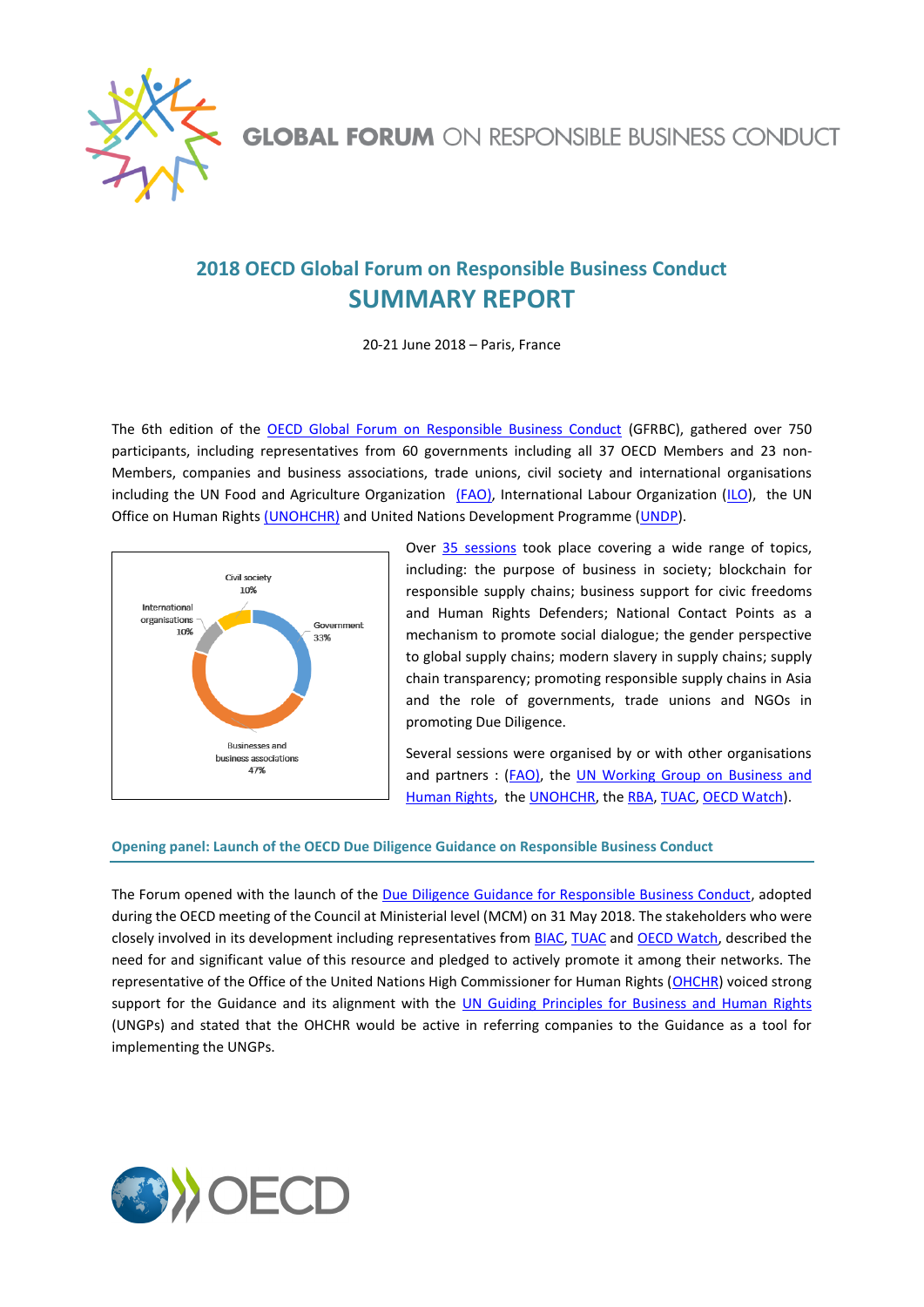

## **The purpose of business in society**

This panel discussed the changing role of business in society to extend beyond the realisation of profits to also take into account the contribution of business activity to social and environmental outcomes. Expectations for companies to address environmental and social impacts linked to their operations are growing. However operationalising policies on responsible business conduct and social impacts remains a challenge for some companies. In contexts where respect for rule of law is a challenge, there is an additional need for companies to act responsibly. Companies need to obtain a social license to operate from the communities that are impacted by their operations; this requires continuous dialogue and engagement, rather than one-way communication. Similarly, governments have the ultimate societal contract with their citizens and should not shy away from their responsibility to require industry to operate in a responsible manner.

#### **Blockchain for responsible supply chains**

In this session, we heard from Hugo Boss and DeBeers who are each pioneering the use of this technology for cotton and diamond supply chains, respectively. The technology appears to be a promising solution to some of due diligence's more challenging problems, mainly as Blockchain creates a powerful platform for collaboration of parties who fundamentally do not trust one another and allows them to participate and communicate on the same platform; bringing trust about between non-trusting parties. This could enable the easier management of increasingly complicated networks of suppliers with a greater level of trust, ideally establishing proof of quality, provenance, and payment on the raw materials and products being tracked. This could also potentially allow the participation in the supply chain of actors who would ordinarily be excluded or disempowered, such as artisanal miners, small-scale traders, homeworkers etc.).

Challenges that still need to be addressed in pilots include (but not limited to): establishing the governance rules for collaboration in a platform, scaling up from blockchain protocol to use cases, and building in the interoperability of different blockchain and data systems.

## **Deep-dive: Measuring impact of RBC practices**

Companies are increasingly asked by consumers, shareholders and governments to take into account and to take responsibility for, the impact of their operations. The conversation has gradually moved away from the cost/benefit in terms of the financial performance of responsible business conduct to finding the best way to measure the impact of responsible business conduct. Focusing on measuring the social and environmental impact of business operations, making benchmarking initiatives and related data more transparent, while reflecting on how to better complement companies' credit risk assessments by sustainability criteria, will allow companies to better measure the impact of their RBC initiatives.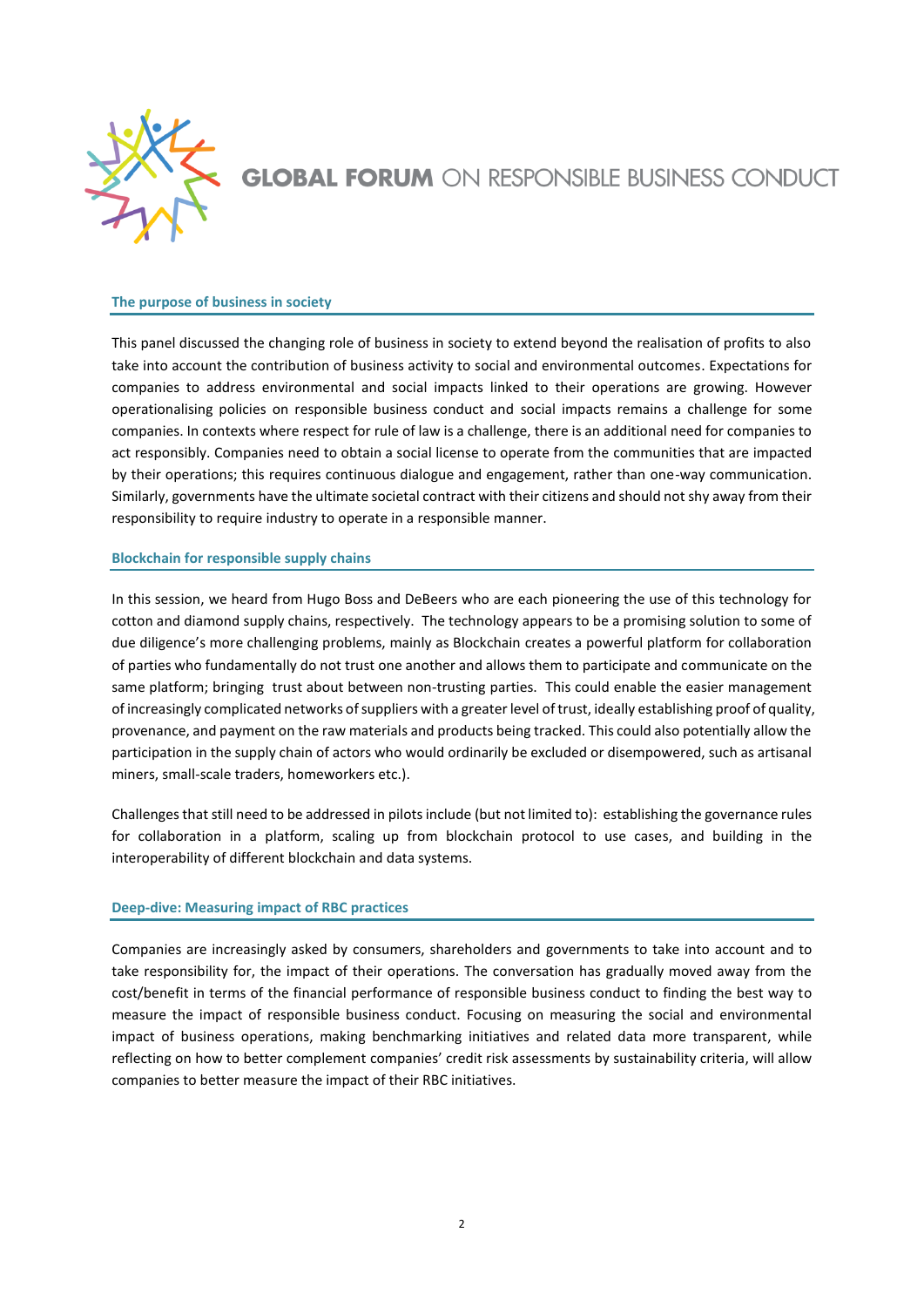

### **NCPs: a mechanism to promote social dialogue**

[National Contact Points](http://mneguidelines.oecd.org/ncps/) for Responsible Business Conduct bring parties to the table in the context of a specific instance. These interactions can become the start of a longer-term relationship of social dialogue between the parties, thus improving future alignment on RBC issues. Recen[t cases](https://mneguidelines.oecd.org/Flyer-OECD-National-Contact-Points.pdf) handled by NCPs notably provided a space for social dialogue. As explained in a report entitled [Facilitating Social Dialogue Under the OECD Guidelines for](http://www.oecd.org/investment/mne/Facilitating-social-dialogue-under-the-OECD-Guidelines-for-MNEs.pdf)  [Multinational Enterprises,](http://www.oecd.org/investment/mne/Facilitating-social-dialogue-under-the-OECD-Guidelines-for-MNEs.pdf) which was presented during the session, this role of NCPs in restoring social dialogue between stakeholders and companies is also important in the context of the [Global Deal agenda.](http://www.theglobaldeal.com/app/uploads/2018/05/GLOBAL-DEAL-FLAGSHIP-REPORT-2018.pdf) This session drew out some of the key lessons learnt from three successful NCP cases in bringing parties together and setting the ground for a continued dialogue. The panellists and participants highlighted cases involving FIFA, Unilever and Natixis, underlining the importance of trust as a key factor for successful dialogue.

### **Taking a gender perspective to responsible supply chains**

OECD [Due Diligence Guidance for Responsible Business Conduct](http://www.oecd.org/investment/due-diligence-guidance-for-responsible-business-conduct.htm) advises that due diligence should be tailored to address specific risks taking into account how these risks affect different groups, including applying a gender perspective to due diligence.

Panellists highlighted what it means to take a gender perspective to due diligence. Case studies from the textile and garment, cocoa and horticulture sector were presented to illustrate the need for a gender dimension to due diligence and the positive impacts, including financial, that this has had for companies and women workers alike. Integrating gender issues into due diligence is needed to ensure that women can enjoy decent working conditions. The risks of reprisals women can face in the workplace and at home for participating and speaking out should be considered and addressed. It is also critical for women to be represented in decision-making structures, including in trade unions, and due diligence consultation processes. Companies can play an important role in changing societal attitudes about the role of women, including by recognising the contribution that women make in the workplace, and raising awareness among men to support women in the workplace and take a greater share of responsibility at home. Finally, grievance mechanisms need to reflect, and respond to, intersectional discrimination.

#### **Tackling modern slavery in supply chains**

Modern slavery is a global problem that requires international and collective action - ILO estimates that 89 million people experienced some form of modern slavery over the past five years. In 2016 alone - on any given day - 40.3 million people were victims, with 24.9 million forced to work under threat or coercion. Private sector action, particularly with respect to key risk areas (e.g. recruitment or worker fees) has made a significant contribution to eradicating these crimes. Panelists highlighted that forced labour and trafficking are fundamentally about criminal profit, corruption, money laundering and even tax evasion. The "follow the money" approach can disrupt criminal profits significantly; in this respect the role of financial sector due diligence and government action on public procurement were highlighted as opportunities. In some countries, structural issues associated with legal immigration processes can also contribute to abuse (e.g. visa restriction).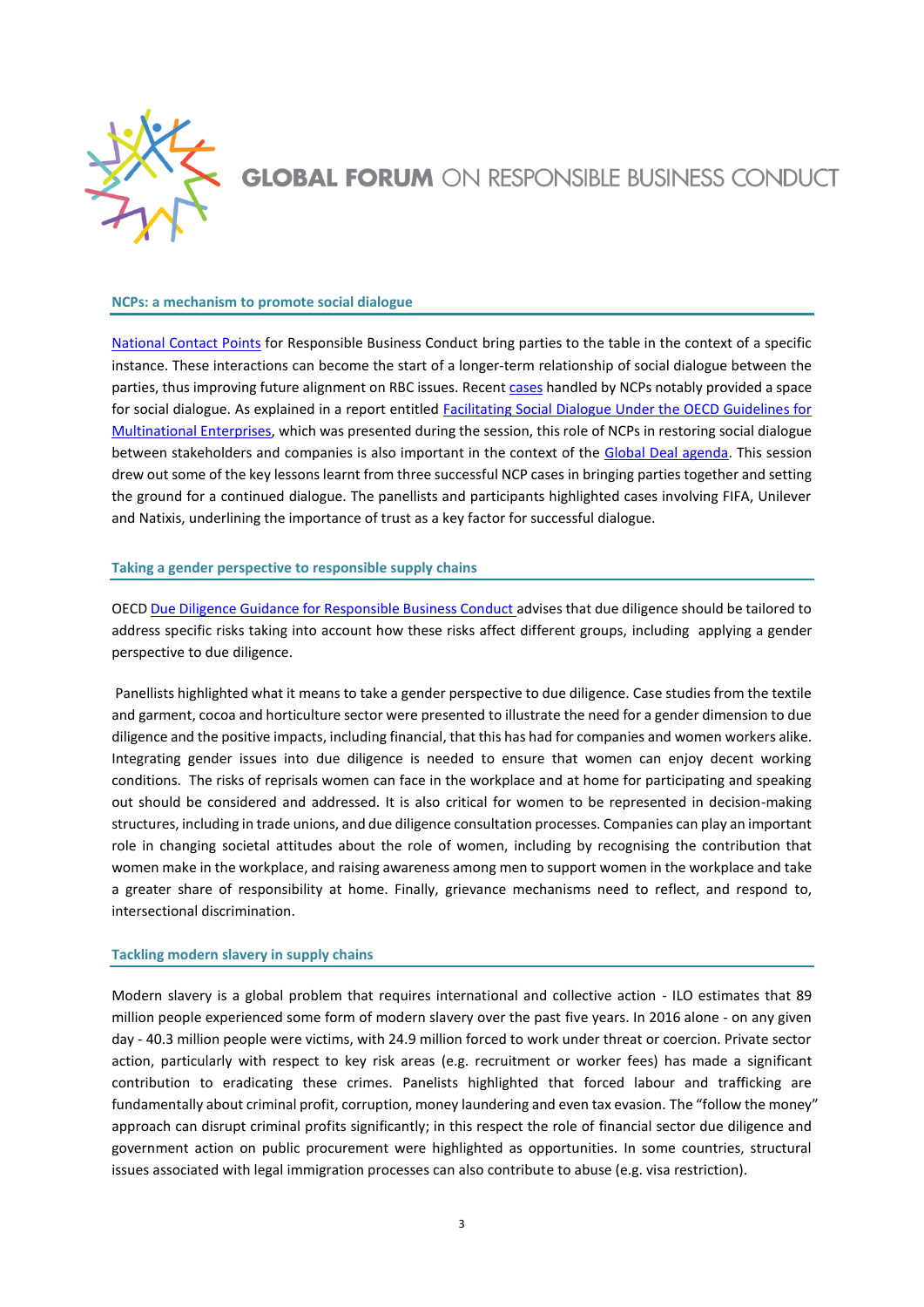

Other approaches include using government leverage through public procurement; getting the right information to investors; promoting more transparency in the supply chain; collective action on worker fees, trafficking hotlines and international coordination are relevant. Panellists highlighted that international action, for example by the G20, could help bring these different solutions and approaches together.

## **Promoting Responsible Supply Chains in Asia**

The OECD[, ILO](https://www.ilo.org/global/lang--en/index.htm) an[d EU](https://europa.eu/european-union/index_en) are partnering with Japan, China, Thailand, Viet Nam, and the Philippines – all major actors in global supply chains – on a new 3-year (2018-2020) project to deepen engagement and promote responsible business conduct in Asia. The session was an opportunity to present the project and hear from partner countries on why promoting responsible business conduct, including in supply chains, is important, as well as their concrete expectations. The panellists highlighted that promoting responsible supply chains is a key aspect of addressing economic, environmental and societal needs, even if local contexts may differ (e.g. among the six partner countries, Japan is an OECD Member and adherent to the OECD Guidelines for Multinational Enterprises). The promotion of RBC policies has already led to improving national regulatory and legal frameworks, in addition to direct changes in businesses themselves in integrating RBC in the corporate culture. This project will generate new opportunitiesfor experience sharing, peer learning, capacity building, co-ordination and communication on RBC.

## **Supply Chain Transparency**

# *Organised with th[e International Corporate Accountability Roundtable](https://www.icar.ngo/) and the [Clean Clothes Campaign](https://cleanclothes.org/)*

Supply chain disclosure is a key component of due diligence, enabling workers and allies to play a critical role in providing information to companies about their human rights risks and impacts. There is a growing momentum towards greater disclosure of supplier information, but each sector is at a different stage in this journey in terms of the scope and type of information they disclosure publicly. Stakeholders working in four different industry sectors (apparel, electronics, transport and food) discussed momentum towards disclosure of supplier information in their sector. Business representatives in the apparel and food sector spoke of the drivers that led their company to decide to disclose, such as the rise of reporting legislation as well as expectations of various stakeholders, particularly civil society organisations and unions. Despite this variation, there are similarities across sectors around the challenges to disclosure identified by companies, and growing practice suggests these challenges can be overcome.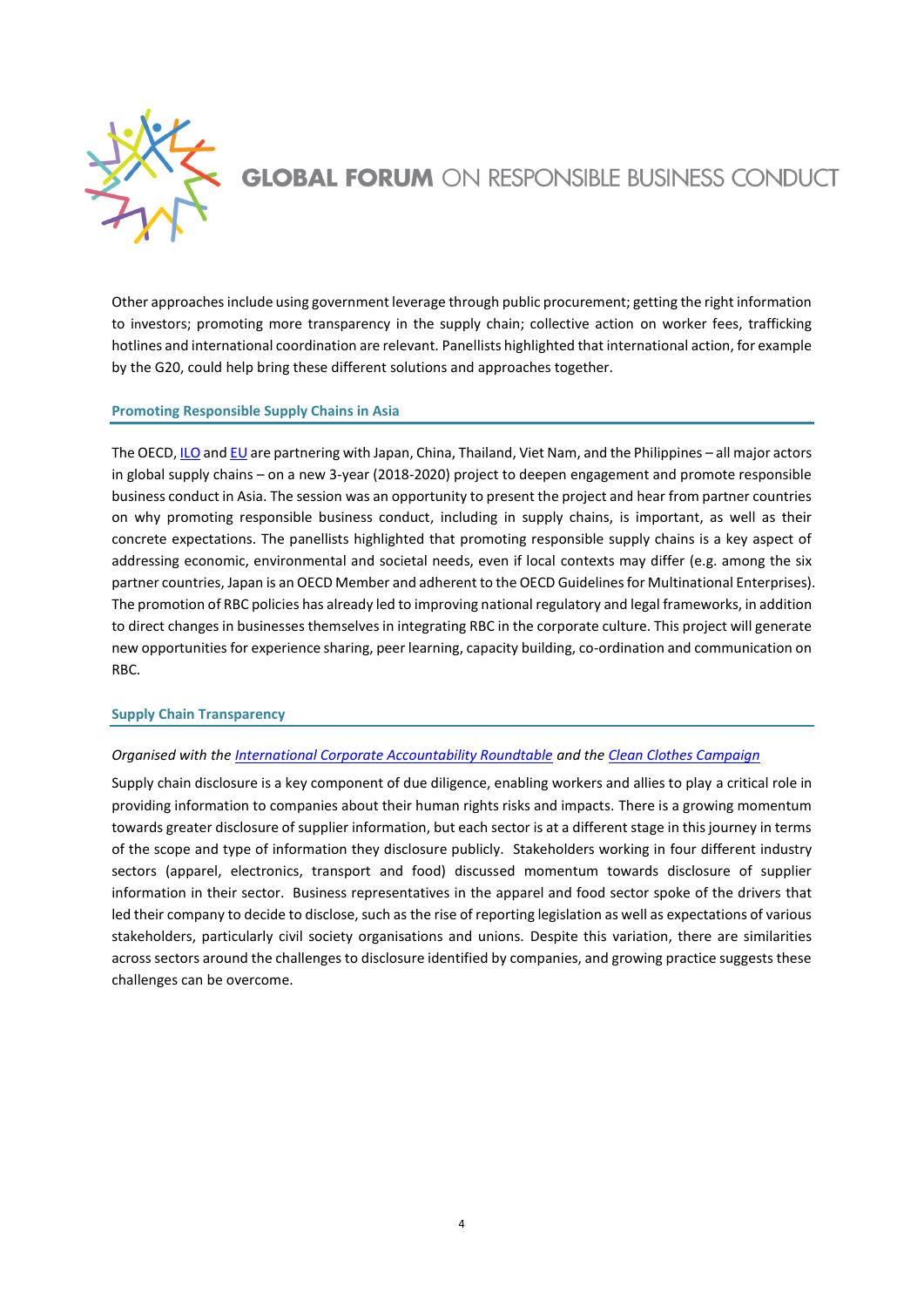

# **OECD-FAO Roundtable on Responsible Agricultural Supply Chains: Emerging practice**

Due diligence in agricultural supply chains is constantly evolving to address the wide range of impacts on society and the environment present in this sector. The OECD-FAO Roundtable examined how companies at different stages of the value chain implement th[e OECD-FAO Guidance on Responsible Agricultural Supply Chains,](mailto:https://mneguidelines.oecd.org/rbc-agriculture-supply-chains.htm) looking at current practices and drawing from initial findings of the pilot project carried out by the OECD and FAO with over 30 companies and industry initiatives. Topics included traceability and leverage in the supply chain, going beyond audits and certification, and assessing food and nutrition risks in agriculture supply chains.

The objective of the baseline survey was to help pilot organisations understand where they stand with respect to the OECD-FAO Guidance recommendations. Approximately 30 companies including retailers, Fast-Moving Consumer Goods (FMCG), input suppliers, investors and producers as well as industry initiatives are part of the pilot, which will continue through mid-2019. Early findings from the baseline survey suggest that while most pilot companies have comprehensive policy commitments in place gaps remain in implementing and living up to these commitments. Companies also need to better engage with stakeholders to define feasible expectations around supply chain mapping and traceability. Agri food/non-food companies are also heavily dependent on third party systems, and should strengthen their involvement in the due diligence process while working with third parties.

# **OECD-RBA workshop on Due Diligence**

**Overview of evolving due diligence standards and expectations from a business perspective: implementation in practice**

The joint workshop between OECD and the Responsible Business Alliance (RBA) attracted practitioners across sectors and leading companies to discuss the practical implementation of due diligence and emerging issues, such as whether governments should introduce regulation on due diligence and how such regulation should be shaped. As part of the workshop, in-depth roundtables were organised to discuss practical approaches to challenging aspects of the due diligence process such as: risk prioritisation, use of leverage to drive change, due diligence in the supply chain (moving beyond tier 1) and stakeholder engagement.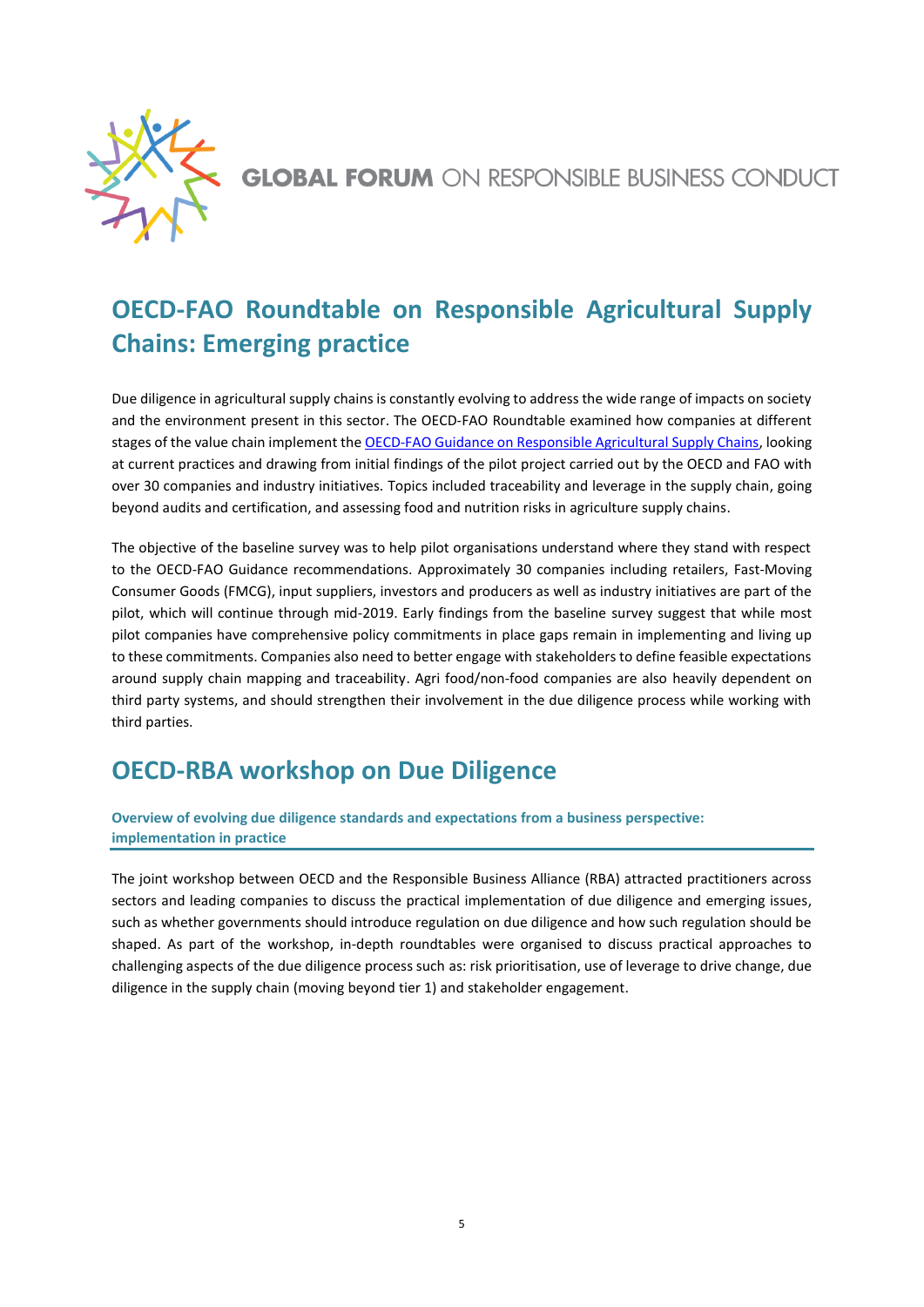

# **RBC Roundtable for Policy Makers**

Th[e Roundtable for Policy Makers,](https://portal.oecd.org/eshare/daf/pc/Deliverables/GFRBC-18/Programme/Roundtable%20for%20Policy%20Makers) provides a space for dialogue among policy-makers responsible for designing and implementing policies to enable and promote RBC. It is designed to address concrete policy challenges and allow participants to exchange experience and discuss ways to effectively design, promote and implement policies and instruments to promote RBC. This year's Roundtable included a session organised jointly with the UN Working Group on Business and Human Rights, focussed on National Action Plans (NAPs) on Business and Human Rights and RBC; and one on the role of NCPs and national human rights institutions in RBC policy making. Afterwards closed sessions also looked at themes such as RBC in government procurement practices, its links with development finance and sustainable development policy, as part of deep-dive sessions.

# **National Action Plans: addressing gaps and enabling policy coherence on responsible business conduct**

Experiences from Belgium, Italy, Japan and Thailand - countries who have finalised a NAP and those who are in the process of developing one –show the importance of baseline assessments to identify gaps and priorities, though different models and approaches are available for such baseline assessments. With regard to stakeholder involvement in NAP processes, discussants emphasised the need to accurately map the stakeholders with whom to engage, and to carefully determine the various stages of the NAP process when stakeholders should be involved. Issues of implementation and follow up of the NAP were also addressed, such as difficulties arising when different levels of government in federal states are responsible for separate actions.

# **The role of National Contact Points and National Human Rights Institutions in RBC policy making**

National Contact Points and national human rights institutions (NHRIs), can fruitfully engage in relation to RBC policy making, even though their mandates and institutional structures differ. Representatives from Chilean, Moroccan and New Zealand authorities (NCPs, NHRIs, government) presented various types of engagement models between the NCPs and NHRIs: ranging from formal arrangements through the signing of an MoU for cooperation between the NCP and NHRI (Chile) or the inclusion of the NHRI in the decision-making body of the NCP (Morocco), to more informal engagement on specific issues, like in New Zealand. All speakers highlighted that cooperation under all these models provides numerous benefits including the sharing of expertise, a wider reach to stakeholders and increased visibility within government.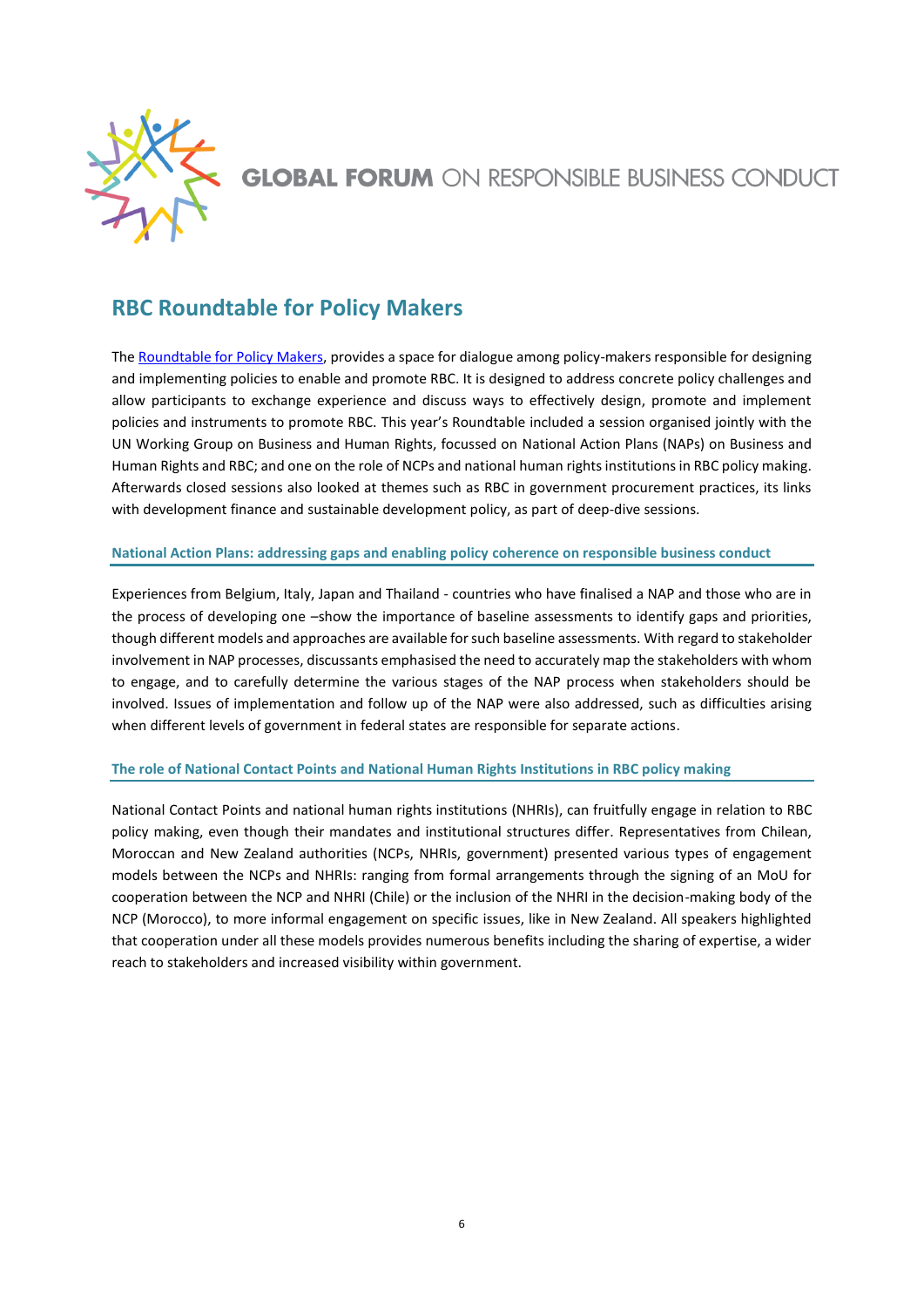

# **Partner Sessions**

**Business Support for Civic Freedoms and Human Rights Defenders: Emerging Initiatives and Actions** *Organised by the [Business & Human Rights Resource Centre](https://www.business-humanrights.org/)*

Global pressures on civil society and attacks on human rights defenders pose both challenges and opportunities for responsible business. Companies across a range of industries are taking the initiative to support the fundamental civic freedoms that are fundamental to rule of law and accountable governance and of profitable, sustainable business environments. This session addressed this emerging agenda from the perspective of industry, civil society, trade union, and UN Working Group on Business and Human Rights.

**Due diligence: The role of trade unions and NGOs**

# *Organised b[y Trade Union Advisory Committee](https://tuac.org/) to the OECD an[d OECD Watch](https://www.oecdwatch.org/)*

The involvement of trade unions and NGOs is essential for due diligence to be effective. The OECD Due Diligence Guidance for Responsible Business Conduct underlines the importance of meaningful stakeholder engagement throughout the due diligence process, including in identification of harm, prevention and mitigation, monitoring, and providing access to remedy. This session explored two aspects of the role played by trade unions and NGOs: in legislative and policy developments in home countries and in company agreements and monitoring in host countries.

## **Accountability and Remedy**

*Organised by the [Office of the United Nations High Commissioner for Human Rights](https://www.ohchr.org/)*

This session presented findings from the OHCHR Accountability and Remedy project on the role of non-judicial mechanisms, such as the NCPs, in providing access to effective remedy. It focused on specific steps drawing from good practice responding to the effectiveness criteria of the UN Guiding Principles on Business and Human Rights, on how to enhance the role and functions of these mechanisms.

# **Investor engagement in combating climate change**

# *Organised with [OECD Watch](https://www.oecdwatch.org/)*

This session presented case studies of investors using shareholder resolutions to promote consistent action on climate change. Experts discussed various approaches investors can take to support climate goals including exclusionary policies, best in class investment strategies, ESG integration, active ownership and stewardship as well as establishment of thematic funds and impact investing. Particularly the session presented a case study of investor engagement to discourage support of industry associations whose activities are misaligned with company climate policies.